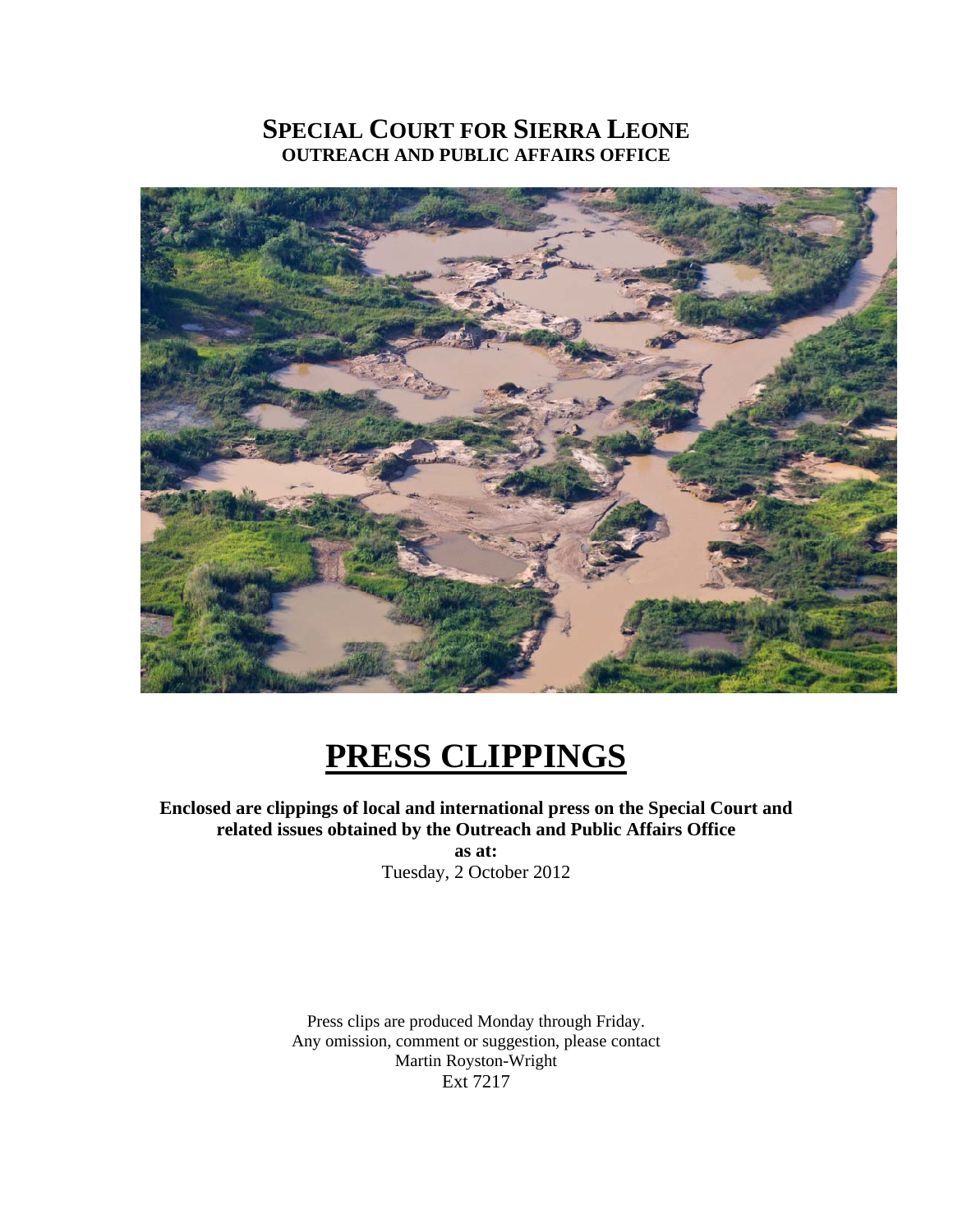| <b>Local News</b>                                                            |              |
|------------------------------------------------------------------------------|--------------|
| Masterpeace, OFP, COJA Celebrate International Day of Peace / Standard Times | Page 3       |
| <b>International News</b>                                                    |              |
| Why the Special Court for Sierra Leone Should Establish / Jurist             | Pages $4-10$ |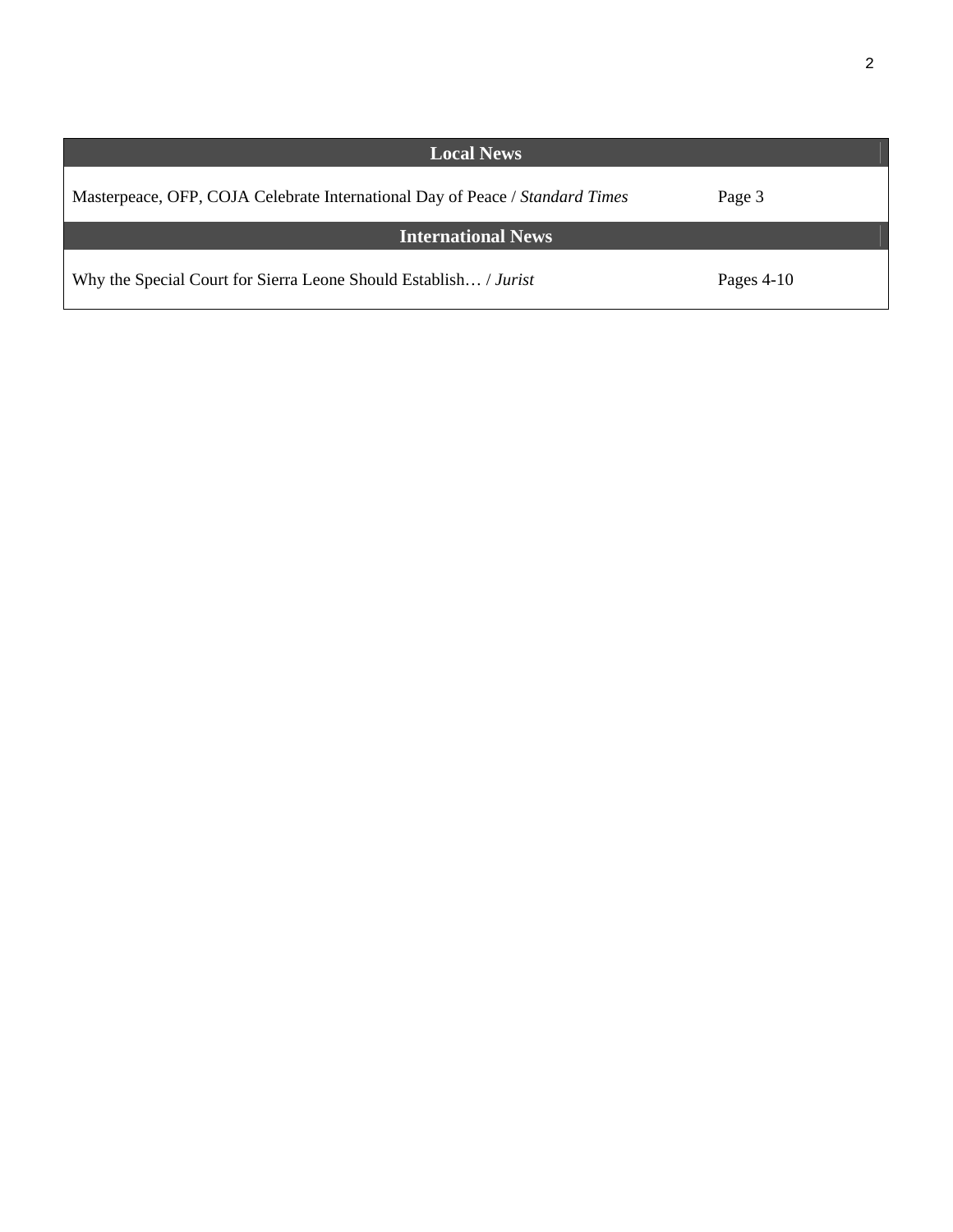# MasterPeace, OFP, COJA celebrate International Day of Peace

In celebrating the International Day of Peace, Master Peace Sierra Leone, One Family People and COJA has held the first ever peace match as part of their celebration.

The event which was done in collaboration with the Special Court of Sierra Leone began at the Freetown Cotton Tree and ended at St. John with the theme 'Sustainable Peace for a sustainable future'

The Executive Secretary of COJA Sulaman Jabati described the two day event as a special day in the history of the country.

He called all political leaders to put peace in all their campaigns and rally. He pointed out that justice should be in place and they are working with women and children group for sustainable peace.

One Family People Edward said it is important for all to appreciate the International Day of Peace. He encouraged his audience to preach peace in every aspect of their life through that he said peach will, be sustained in the country.

Vice Chair Central ZYC Rugiatu Watta Kandeh in her statement of the role of women in peace said among other thing that during the days of the war, women and children are the ones that suffered the most in the country. She pointed out that women stand firm to ensure that peace is restored in the country because they took the lead, and is now calling on all. women to come forward and take part in decision making.

"This is not the time for us to left behind, no more for us to be at the back yard. It is time for us to take part in decision making. We should advise our husband and children about the need of sustainable peace in the country," she said.

She went on to say that the 30% quota is a clear manifestation for women to take the lead and stressed that women can do it better than men when it comes to decision making.

President of the National Youth Coalition Al-Sankoh Conteh said if the youth want to maintain the peace they should desist from drugs.

He went on to say that Sierra Leone has more reason to celebrate the day, "... if we are enjoying peace today we have to be grateful to all stockholders, the UN, ECOWAS, AU, EU among others for their tremendous supports."

He stressed that the youths are in most cases violent because of lack of job, pointing out that all of them have responsibility to play by not allowing themselves to be given drugs.

Country Coordinator MasterPeace Sierra Leone Charles S. Boye said their goal is to see that they attain peace. He called on all to use the method of dialogue to attain peace in any community.

The two days celebration climaxed on the 21st September 2012 at the National Youth Commission National Stadium Swimming pool where youths gave their commitment and plan for all political parties to sign a ballot card as agreement for peaceful 2012 elections while One Family People brass band thrill audience in their peace songs.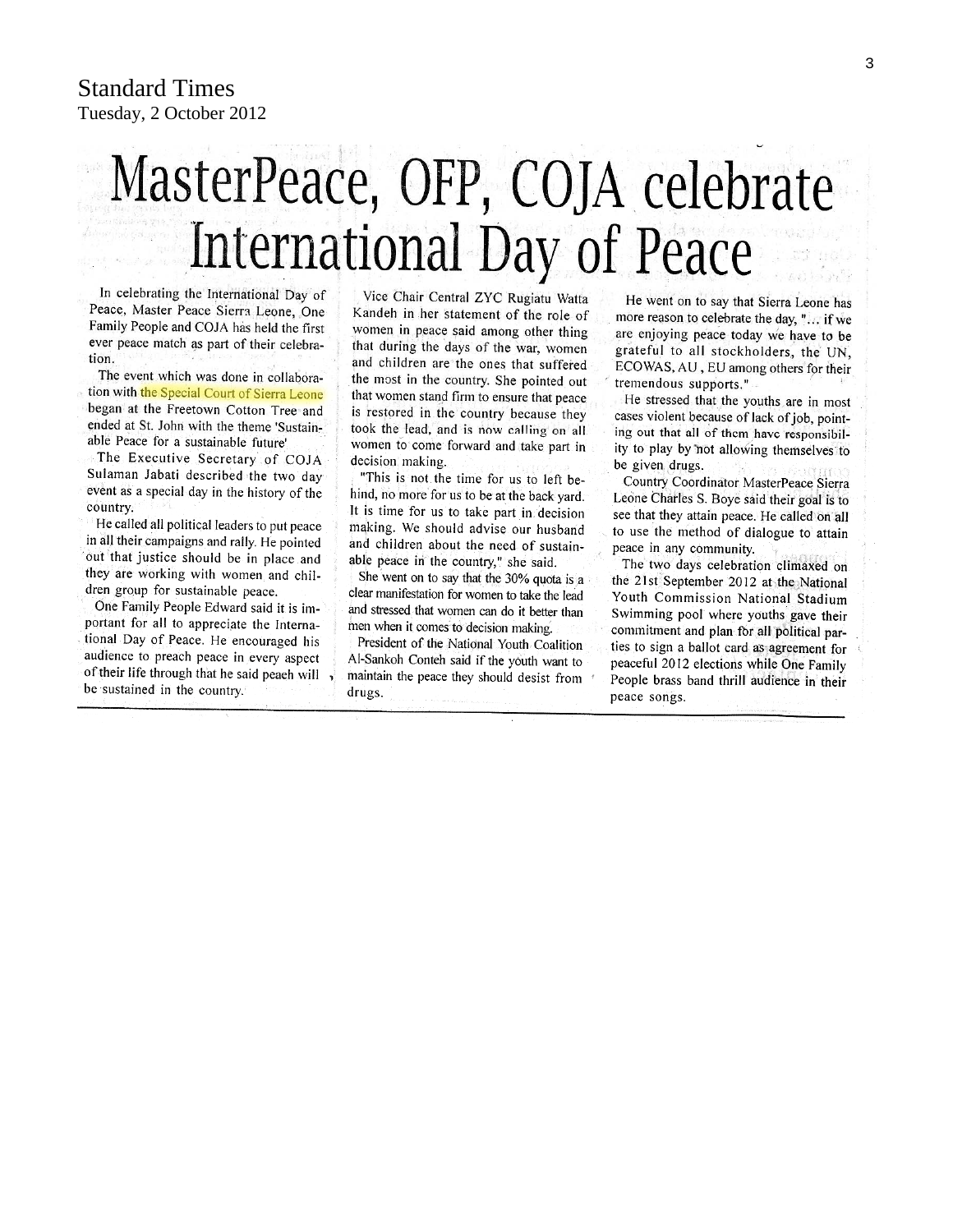Jurist Monday, 1 October 2012

### **Why the Special Court for Sierra Leone Should Establish an Independent Commission to Address Alternate Judge Sow's Allegation in the Charles Taylor Case**

JURIST Columnist [Charles C. Jalloh](http://www.law.pitt.edu/faculty/profiles/jallohc) of the University of Pittsburgh School of Law examines allegations made by Alternate Judge El Hadji Malick Sow at the end of Charles Taylor's trial and argues for the establishment of an independent, fact-finding commission to promote transparency and public confidence in the Special Court for Sierra Leone...



#### **Introduction**

On April 26, 2012, after Presiding Judge Richard Lussick read out the summary of Trial Chamber II's [long-awaited verdict](http://jurist.org/paperchase/2012/04/charles-taylor-convicted-of-war-crimes.php) in the case Prosecutor v. [Charles Taylor](http://www.sc-sl.org/LinkClick.aspx?fileticket=86r0nQUtK08%3d&tabid=53) [PDF] at the Special Court for Sierra Leone (SCSL), Alternate Judge El Hadj Malick Sow controversially proceeded to issue his own "dissenting opinion."

The way in which Trial Chamber II reacted to Sow's decision to make a public statement on Taylor's trial, the exclusion of Sow's statement from the official

transcript of the hearing and recent information suggesting irregularities in the SCSL discipline process all underscore the need for greater transparency.

This article argues that it is time for the SCSL to establish an independent, fact-finding commission with a narrowly framed and time-limited mandate to establish the truth, or falsity, of Sow's allegation that there were no (serious) deliberations by the three judges who convicted Taylor and [sentenced](http://jurist.org/paperchase/2012/05/charles-taylor-sentenced-to-50-years-for-war-crimes.php) him to 50 years imprisonment. Such a commission could also determine the extent to which, if any, Taylor's fundamental right to a fair trial under Article 17 of the [Statute of the SCSL](http://www.sc-sl.org/LinkClick.aspx?fileticket=uClnd1MJeEw%3D&) [PDF] was impacted. The proposal for an *ad hoc* commission would demystify what happened during deliberations and can run concurrent with Taylor's appeal. It, therefore, would not delay the conclusion of the tribunal's work.

#### **The Role of Alternate Judges in International Criminal Trials is Settled**

In a [previous article,](http://jurist.org/forum/2012/05/charles-jalloh-taylor-verdict.php) I took up the question whether there was any legal basis for Sow to issue a "dissenting opinion" under the **UN-Sierra Leone Agreement** [PDF], its annexed statute and the tribunal's [rules of procedure and evidence](http://www.sc-sl.org/LinkClick.aspx?fileticket=Psp%2bFh0%2bwSI%3d&tabid=176) [PDF]. I demonstrated that, even though the provisions guaranteed the alternate judge a right to be present for deliberations, they did not enfranchise him to vote on the outcome. Consequently, I argued that as a matter of both tribunal law and practice, Sow was not authorized to give a separate opinion, whether concurring or dissenting, on the outcome in the Taylor case. Otherwise, it would violate the SCSL statute and contradict the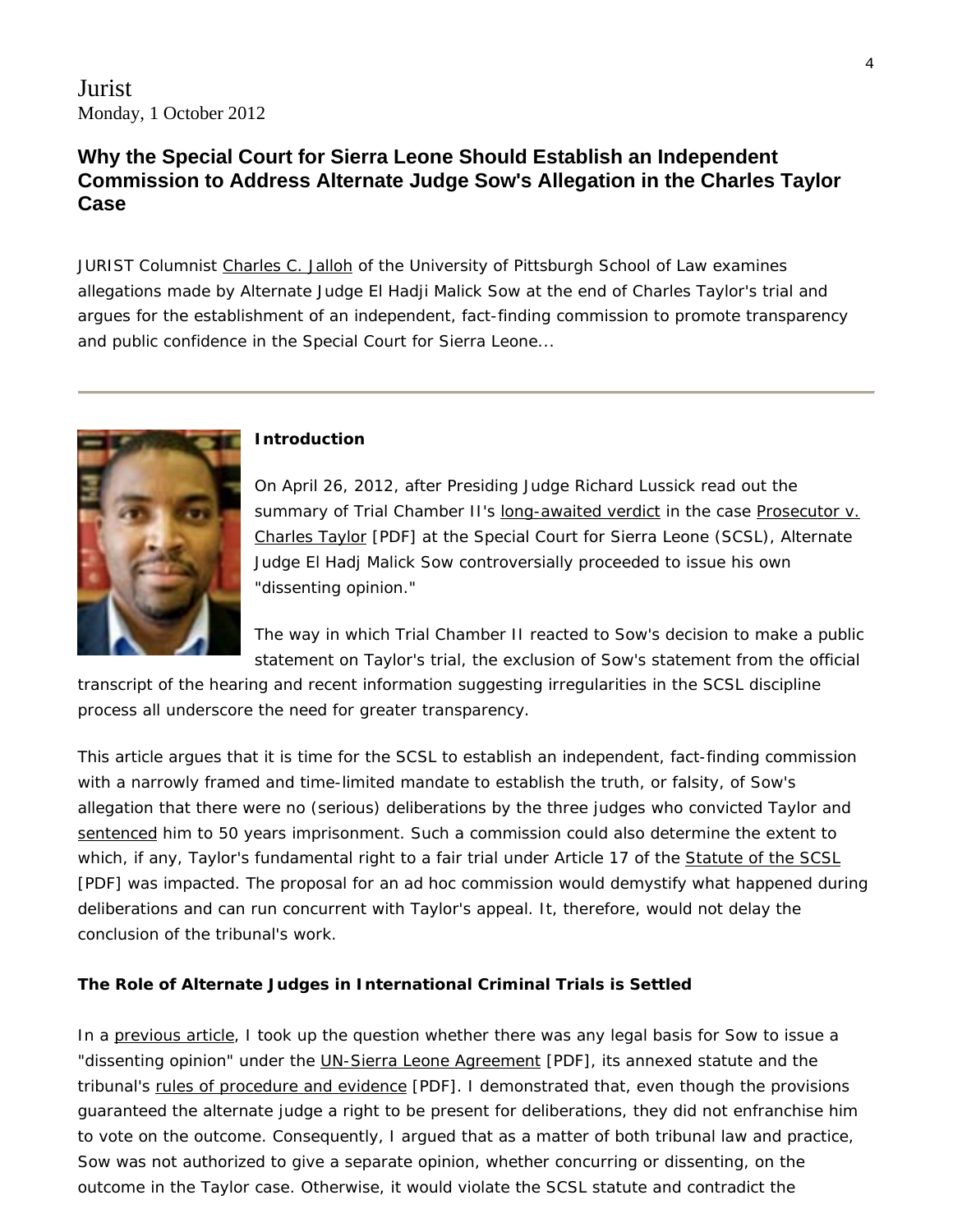international criminal justice system which, to date, only provides for three professional judges to adjudicate the guilt or innocence of accused persons instead of four.

Although it follows that no legal value attaches to the conclusions of the alternate judge when the three-judge bench is regularly constituted, there appears to be some new information suggesting the need for greater transparency in the Alternate Judge Sow affair. The new information seems fundamental because, for one thing, the allegations that Sow levelled appear too grave to go unanswered. Furthermore, his decision to speak out publicly has predictably assumed a central role in Taylor's appeal. So, ignoring the issue will only serve to undermine the public perception of the fairness and credibility of that important trial and the SCSL itself.

Taking up the task of determining the veracity of Sow's allegation is one way the tribunal could reassure the accused, the victims, and the public about the integrity of its processes. It is also another way that it could curb the academic and public speculation that is bound to follow if the "black box" of deliberations in this case is not opened up for the world to see what is inside.

#### **The Court Should Publish an Official Version of Alternate Judge Sow's Statement**

The first reason why the SCSL cannot "let sleeping dogs lie" stems from two factors. Firstly, the unfortunate circumstances under which Sow made his statement. Secondly, the lack of an authoritative record of what he actually said. Taken together, the public might be left with the wrong perception that the SCSL was trying to silence him because he disagreed with the other three judges and dared to speak publicly about it. Since it is a truism that justice not only needs to be done, but also must be seen to be done, the SCSL should do everything within its power to correct any misapprehensions that may arise on this issue.

It is undisputed that Sow started to read from a prepared statement on Taylor verdict day. The other three Trial Chamber II judges (Lussick, Julia Sebutinde and Teresa Doherty) allegedly did not know of his plans to speak. So, like everyone else, they were apparently caught off guard. Indeed, Presiding Judge Lussick adjourned the hearing, all three judges rose and everyone seemed to be ready to depart the courtroom when Sow started to speak. Through a combination of these extraordinary circumstances, and the kind of decorum we expect from an international tribunal courtroom, the whole episode came off as if the other judges walked out on a colleague while he was speaking.

The problem is that we do not know for how long Sow spoke. Rumors are circulating that his microphone was cut off. It also seems unclear whether he had finished his statement. Although some of what he said seems to have been transcribed by the SCSL stenographers, there is no record of Sow's statement in the official SCSL transcript. Presumably, this is because a hearing is typically deemed to have ended as soon as the presiding judge adjourns the proceedings. In the end, the result is that the public has no official way of verifying what Sow said.

A review of the April 26, 2012, hearing transcript confirms that all three of the regular Trial Chamber II judges, along with Alternate Judge Sow, were present. They entered the courtroom and were ready to deliver the judgment at the scheduled local time of 11:00 a.m. After taking the customary appearances of the parties, at 11:04 a.m., Lussick started reading out the judgment summary. He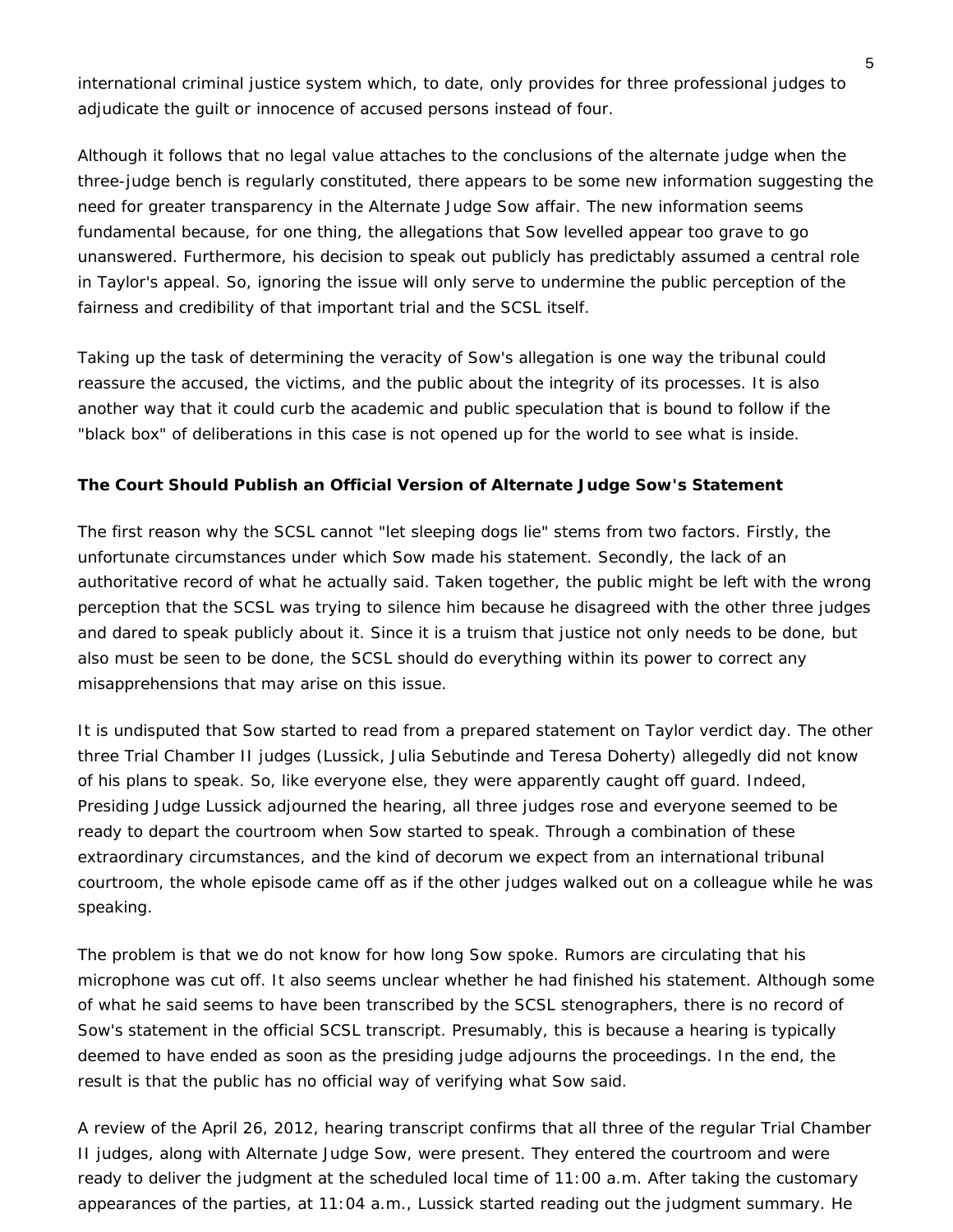only finished at 1:17 p.m., two hours and 13 minutes later. The chamber had unanimously found Taylor guilty. So, the court fixed a date for the sentencing hearing. Lussick then declared the hearing closed.

It was then that Sow started to speak. But there are now two versions of his statement. The first version can be found in the legal blogosphere, as exemplified by Professor Bill Schabas' [blog](http://humanrightsdoctorate.blogspot.com/2012/04/charles-taylor-judgment-suggests-more.html):

The only moment where a Judge can express his opinion is during the deliberations or in the courtroom, and, pursuant to the Rules, when there are no serious deliberations, the only place left for me is the courtroom. I won't get -- because I think we have been sitting for too long but for me I have my dissenting opinion and I disagree with the findings and conclusions of the other Judges, because for me under any mode of liability, under any accepted standard of proof, the guilt of the accused from the evidence provided in this trial is not proved beyond reasonable doubt by the Prosecution. And my only worry is that the whole system is not consistent with all the principles we know and love, and the system is not consistent with all the values of international criminal justice, and I'm afraid the whole system is under grave danger of just losing all credibility, and I'm afraid this whole thing is headed for failure.

This statement is similar, but ultimately different from another version that has surfaced more recently in a [defense filing](http://www.sc-sl.org/scsl/public/SCSL-03-01-Talyor%20Appeal/SCSL-03-01-A-1302.pdf) [PDF] before the SCSL Appeals Chamber. The difference lies in the first sentence of the second version which portrays what the alternate judge said as follows: The only moment where a Judge can express his opinion is during deliberations or in the courtroom, and pursuant to the Rules, *when there is no ^ deliberations, the only place left for me in the courtroom*. (Emphasis added)

In contrast, the same (first) sentence in the blog version puts it this way:

The only moment where a Judge can express his opinion is during the deliberations or in the courtroom, and, pursuant to the Rules, *when there are no serious deliberations, the only place left for me is the courtroom*. (Emphasis added)

The substantive difference between the two versions is immediately apparent. Basically, although the mysterious character in the Defence appeal version seems intended to indicate a missing word ("serious"), if that is not the case, there is clearly a major difference in saying that there were "*no* deliberations" and saying that there were "no *serious* deliberations". Although it cannot be emphasized enough that there is no way of verifying this (which is why I call for an independent commission), if we *assume* for the sake of argument that the allegation is true, it would imply that Taylor's rights have been violated because it is the function of the chamber to deliberate on the evidence in his case. The regular, three-judge chamber is then obligated to render a public verdict by a majority, not unanimity, and to provide a reasoned opinion in writing. That reasoned opinion may include separate or dissenting opinions, both on issues of fact and law.

Although omitting Sow's statement from the official record seems problematic because it gives the impression that the tribunal has something to hide, there is a solid counterargument. In their September 13, 2012, [decision](http://www.sc-sl.org/LinkClick.aspx?fileticket=E7Gg0ioFXiY%3d&tabid=191) [PDF], the SCSL Appeals Chamber ruled that the transcript was "accurate" and "transparent" given that the official hearing was formally closed when Lussick adjourned the court. It could not therefore subsequently include additional statements.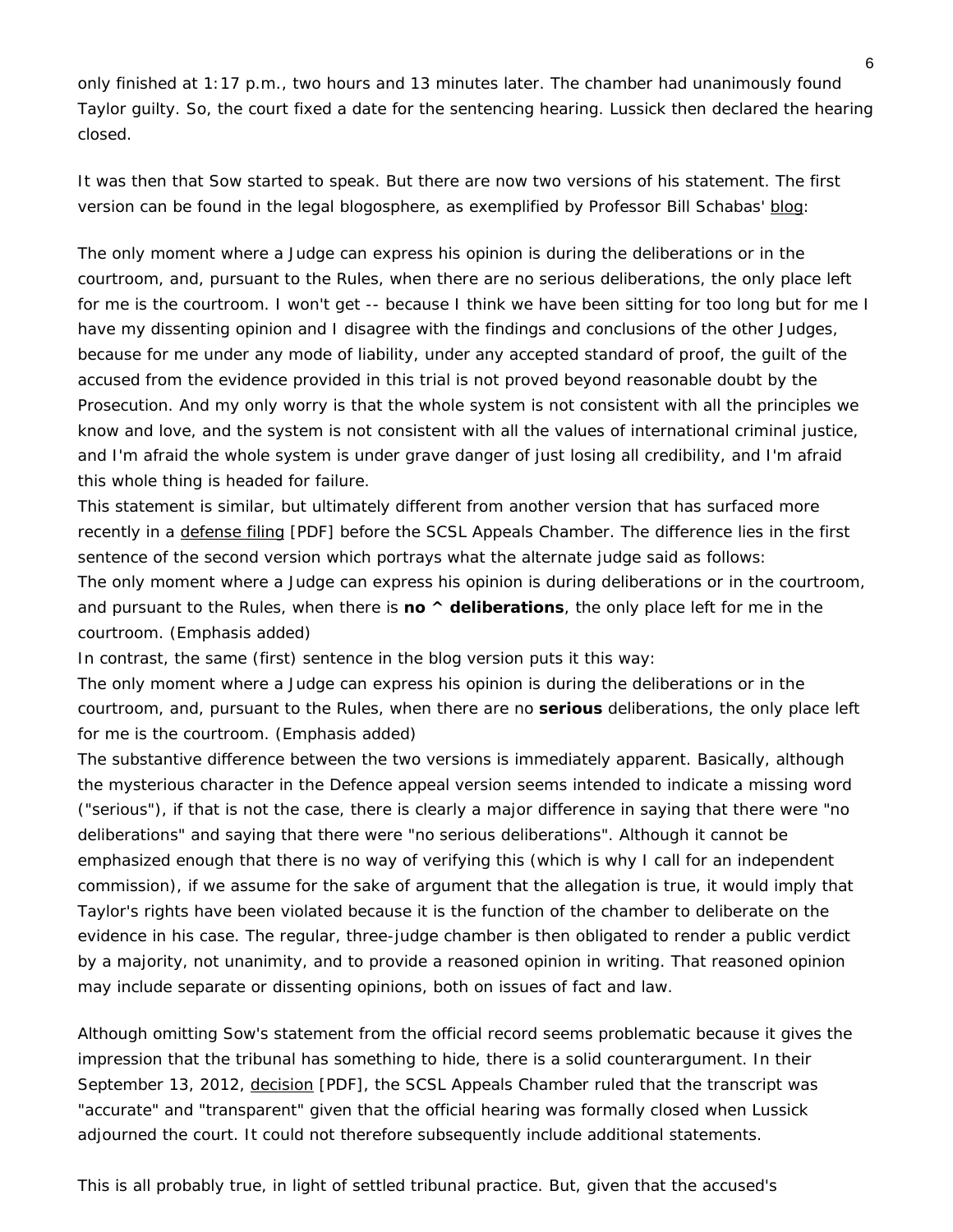fundamental rights and the legitimacy of the SCSL's processes are at stake, I beg to differ. To begin with, it is evident that the appellate judges did not concern themselves with the veracity of Sow's allegation. While in fairness the Appeals Chamber was not being asked to adjudicate the merits of that allegation, one would have thought that the court would be cognizant of the negative public perception that the allegation entails for the outcome reached in the Taylor case. In defense of the appeals judges, one might say the issue regarding the statement had been resolved through the disciplinary process in plenary. But that would seem like a weak counter-argument because that process addressed the *propriety* of the alternate judge's public statement instead of the *truth* or *falsity* of its contents.

If this contention is correct, the question arises what should be done to establish whether deliberations took place or not. Despite the practical difficulties presented by this proposal especially a financial one for the notoriously cash-strapped court - the SCSL should consider establishing an independent, *ad hoc* fact-finding commission comprised of respected former international tribunal judges and the public to establish the truth of what happened in chambers relative to Sow's allegation. The UN, Sierra Leone and the Management Committee of the tribunal should back this initiative.

One objection to this proposal would be the argument that such a process would infringe upon judicial independence. According to the SCSL statute, the judges are to be independent in the exercise of their functions, and are not to seek or accept instructions from any other source. Once the judges have given their reasoned opinion in writing, it is implied that they owe no additional explanation.

However, an independent fact finding commission would not undermine judicial independence. Moreover, it would not violate the SCSL statute because the commission would not seek to influence the verdict that has already been reached in Taylor's trial. The commission would solely examine the truth of the allegation relating to deliberations. In other words, its role would be for the *anterior* purpose of establishing whether the judges followed procedure consistent with the rights of the accused given the weighty allegation by the alternate judge, who was a close observer of that process. If they did, then it will legitimate the final outcome of the deliberations process. If they did not, then that too can be taken into account.

Besides laying this controversy to rest, under the latter scenario, any newly discovered facts could be folded into the review proceeding conducted by the Appeals Chamber during Taylor's appeal - but only if it could have been a decisive factor in the trial chamber's determination of Taylor's guilt as the SCSL statute requires. In such an instance, if the irregularities are not so fundamental as to invalidate the trial judgment, the appeals judges could exercise their sound discretion to reduce Taylor's sentence to remedy any violation of his rights that might have occurred at trial.

#### **Misgivings About the Discipline Process Used Against Alternate Judge Sow**

The first disciplinary step the Trial Chamber took was to remove Sow's name from the Taylor judgment. Sow also did not attend any subsequent hearings. These appear to be hastily adopted measures taken by the Chamber before Sow's discipline process was even completed. Under the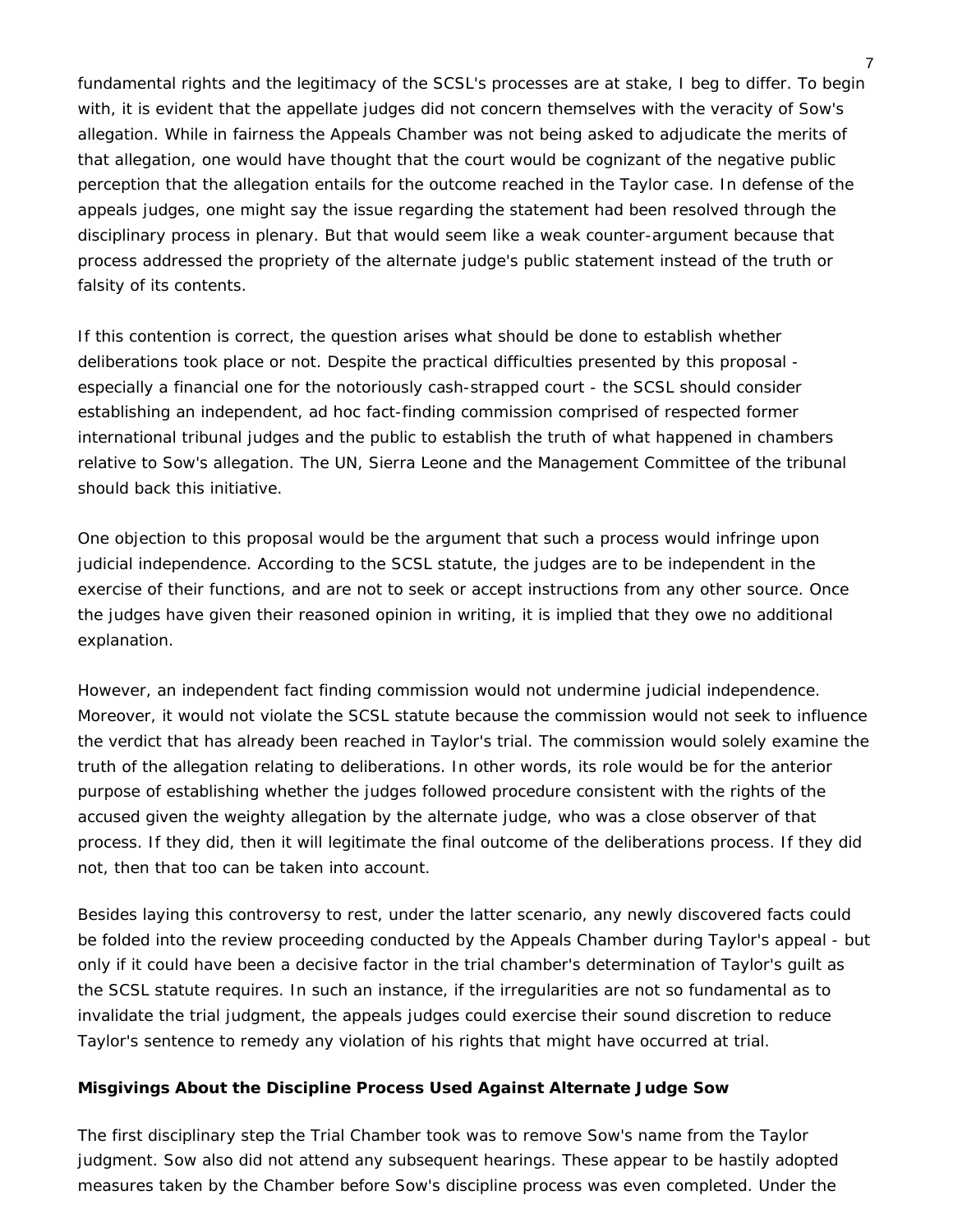circumstances, the judges were undoubtedly justified in taking *some* measures to address the matter. However, the SCSL should not leave the perception that disciplinary proceedings were initiated against Sow for political reasons, to punish him for holding different views or for the apparent infighting between him and his colleagues throughout the long trial. Most significantly, the tribunal should not leave the wrong perception that the disciplinary process which subsequently concluded Sow was "unfit" to serve as a judge was tainted because it did not comport with basic principles of natural justice.

Under Rule 15 *bis* of the SCSL Rules of Procedure and Evidence, an allegation that a judge is no longer fit to serve may be made to the president who may refer the matter to the Council of Judges. According to the recent appeals chamber decision, after the hearing on April 26, 2012, Lussick sent an email on behalf of Trial Chamber II to then President of the Tribunal Jon Kamanda. Kamanda treated that email as the formal complaint against Sow's alleged unfitness to serve. Kamanda exercised the option, as he is permitted, to refer the question to the Council of Judges.

Interestingly, although Rule 23(A) provides that the Council of Judges shall be comprised of the presiding judges of the Trial Chambers and the president, only one trial chamber was operational at the time of the complaint against Sow. That seems important because the Council plays an initial screening role in that it first has to determine whether: (1) the allegation is of a serious nature, and (2) if there is substantial basis for the allegation. The Council then refers the issue to the Plenary of all the judges which considers the issue and, if necessary, recommends a course of action to the appointing authority.

It is implied that Sow's allegation was considered serious enough and that there was a basis for it to be passed to all the judges for consideration. But, in a single trial chamber court, if Lussick did in fact participate in the disciplinary decision, that would be odd because he would effectively have been a judge in his own cause for the predicate findings of the seriousness of the allegation and the subsequent decision to refer it to the plenary. One might retort that once he filed the complaint, Lussick stepped outside of that role as a regular judge of the trial chamber and into the role of a member of the Council of Judges. That might be true and is one way to justify his wearing of two hats. By the same token, if Lussick participated in the second decision - an admittedly speculative conclusion at this stage - it seems wrong for the complainant judge to also participate in the decision on what do with the complaint.

Whatever the case, Rule 15 *bis* guarantees the judge that is challenged as unfit a right of response. The resolution from the Plenary, read into the record by Lussick on May 16, 2012, fourteen working days from the date of the complaint, implied that this protocol was followed. That is how it ought to be, and was very reassuring.

Yet, in the separate opinion of Appeals Chamber Judge George King issued two weeks ago, he revealed new information alleging procedural irregularities which led him to conclude that Sow's right to be heard had been denied. Additional information hitherto unknown to the public also emerged. Even though the record of the complaint alleging unfitness to sit had been "filed" on April 26, 2012, and the alternate judge responded to it on May 1, 2012, it appears that a further "six-page statement" was prepared by Sebutinde which purported to be the formal complaint against Sow.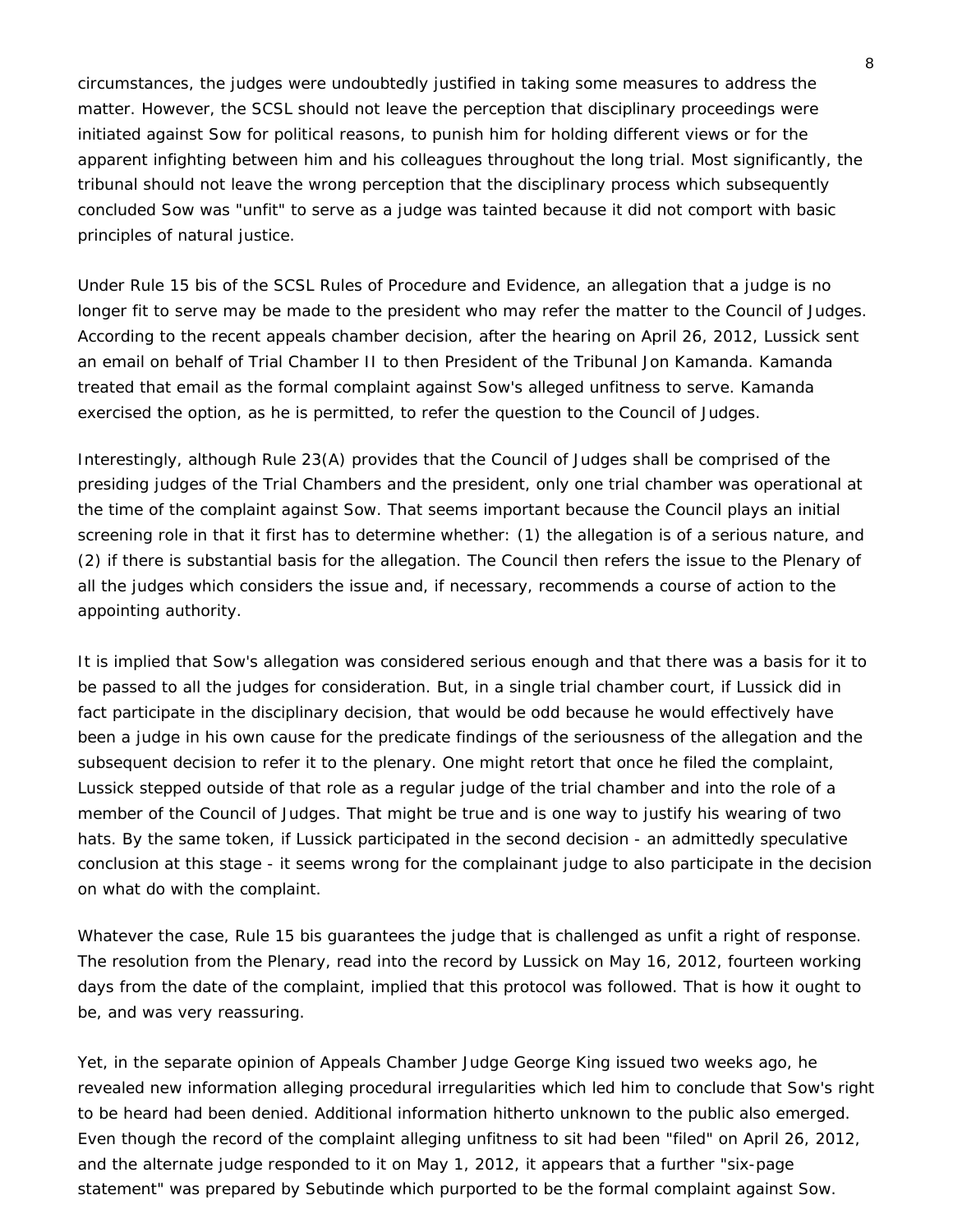That document, [in King's words](http://www.sc-sl.org/LinkClick.aspx?fileticket=KEdROjNDCAY%3D&tabid=191) [PDF], contained "new" and "scurrilous" allegations against Sow. If true, this is highly disappointing conduct, especially for a judge that after the Taylor verdict went on to take up a position on the bench of the International Court of Justice.

Sow was apparently not notified of this additional complaint in the Plenary. Nor did he partake in that meeting. It is uncertain whether he was even invited to attend or whether he had the option to send a legal representative to the meeting to respond to the new complaint. This is not insignificant given that King raised the alarm about the impropriety of not respecting Sow's right of response. This "perversion of justice", as King called it, led the appeals chamber judge to walk out of the Plenary. He, therefore, did not endorse the formal resolution finding Sow unfit to sit and distanced himself from the decision.

Although King's position is laudable, the new information that he has revealed has raised more questions than answers about the tribunal's private handling of the Sow affair. Even more disturbing is that King insinuated that efforts were subsequently made to erase Sebutinde's statement from the plenary record. King did not say by whom but, reading between the lines, it seems likely that Sebutinde and, worse, the other judges might have been involved.

Ultimately, there are questions about the validity of the disciplinary resolution since it appears uncertain how many judges voted in its favor, against it or abstained. It is also unclear whether the decision comports with procedural rules since the only thing the Plenary could do is recommend to the appointing authority (i.e. the UN secretary-general and the government of Sierra Leone) a course of action which both authorities are free to accept or reject. In fact, it is difficult to understand how the plenary could determine he was unfit to serve as a judge and prevent him from further participating in the Taylor Trial because he spoke when he was not allowed to without first getting to the bottom of the predicate factual question of whether he told the truth, which might then justify the making of the statement, or alternatively, that his allegation about the absence of deliberations was a simple case of sour grapes from a bitter alternate judge who then deserved the weighty sanction of unfit to sit that could have effectively killed his international judicial career.

#### **Conclusion**

This type of controversy is not new to international criminal law. At the International Military Tribunal for the Far East (IMTFE) in the aftermath of World War II, an early agreement to refrain from dissents in the final judgment fell apart before the proceedings even concluded. The result was that although the [IMTFE charter](http://www.jus.uio.no/english/services/library/treaties/04/4-06/military-tribunal-far-east.xml) did not formally provide for separate opinions by the judges as modern tribunals do, there were two dissents from Judges Radhabinod Pal and Henri Bernard and a partial dissent by Judge Bernard Röling.

The most famous dissent was Pal's. He not only disagreed with his colleagues on the law, but also on the facts, based upon which he would have acquitted the 25 accused on all of the charges. According to [Neil Boister and Robert Cryer:](http://www.amazon.com/Documents-Tokyo-International-Military-Tribunal/dp/0199541922) "Pal countered the majority's factual perspective by providing a colossal factual recapitulation of his own but drawing entirely contradictory inferences, specifically that there was at no time a conspiracy amongst Japanese leaders to commit aggression." (See